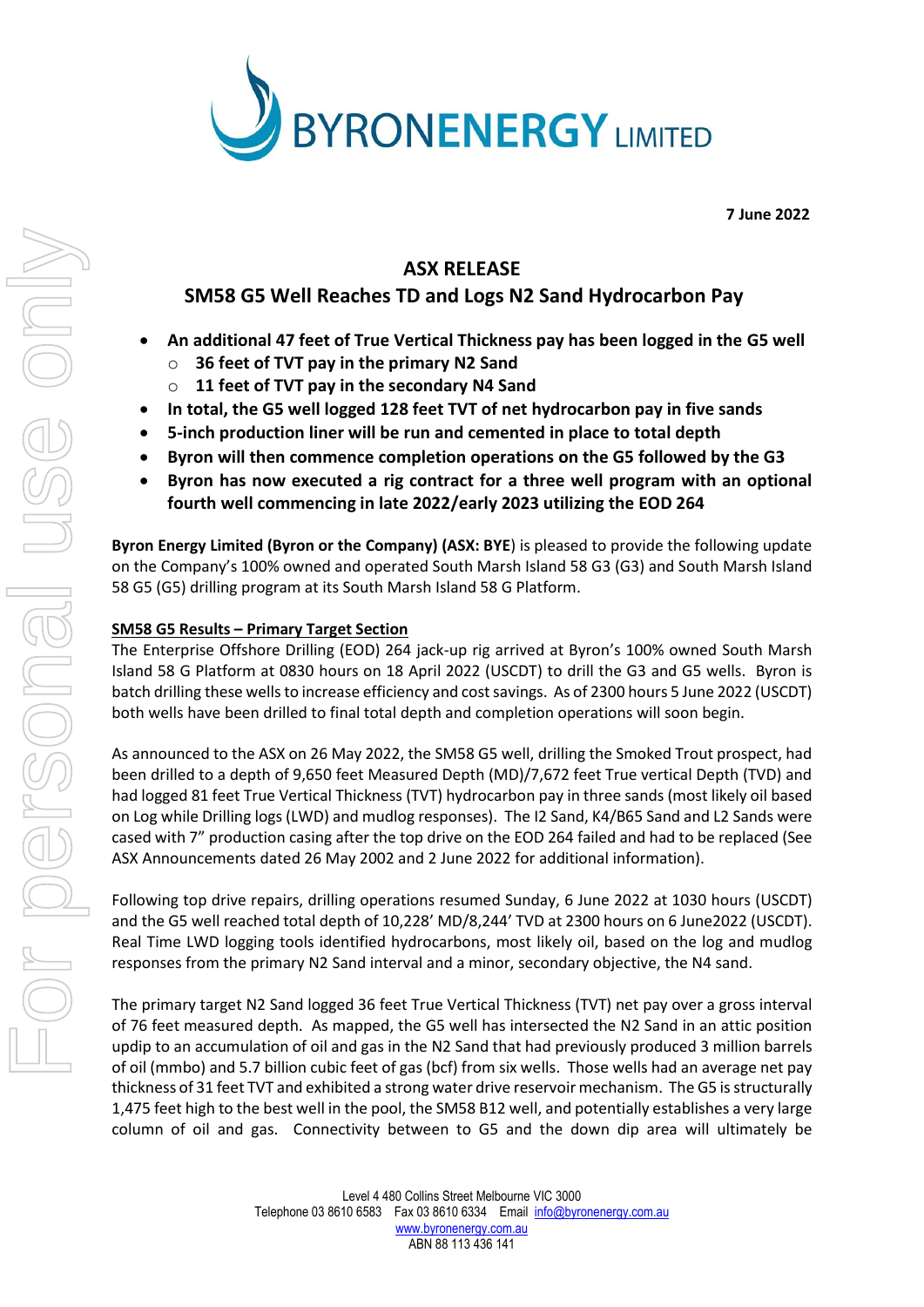determined through production, but the results of the G5 are consistent with Byron's in-house predrill mapping and reservoir quality expectations.

Pre-drill gross 1P reserves of 1.0 mmbo (net 840 mbo) were provided by Byron's third-party reserve estimator, Collarini Associates (Collarini) as disclosed in the ASX release of 1 February 2022 for the N2 Sand. Collarini predicted 50' TVT net pay at the G5 location as a basis for these reserves. While the N2 Sand in the G5 was slightly thinner than predicted, production rates are estimated to fall in the range of 700 to 1000 barrels of oil per day (bopd) depending on reservoir drawdown across the perforations. Long term stability of the initial rate will depend on the ultimate strength of the aquifer support. The Company will complete the N2 Sand using modern frac pack sand control techniques.

The G5 well also, logged 11 feet of TVT net pay in the N4 Sand, also most likely oil, based on the LWD and mudlog response. No reserves have been attributed to the N4 Sand and it will be future down hole completion in the G5 after the N2 and L2 Sands are produced.

To put the N2 Sand results of the G5 in the regional context of the South Marsh Island 73 Field area, it is interesting to look at historical averages for the N2 Sand. The N2 Sand has produced a total of 4.5 mmbo and 41 bcf from 20 wells in the field with an average TVT net pay of 28 feet. The average N2 Sand completion has produced 226 mbo and 2 bcf with a range of 10 mbo to 1,432 mbo and up to 10.1 bcf. There is very little production history on the N4 Sand in the SM73 Field.

Current operations are preparing to run and cement a 5-inch production liner to total depth and Byron's completion engineers are currently evaluating the best completion options for the G5 well. Production from the G5 well is expected to commence in July. At that time, the EOD 264 will skid to the G3 well and completion operations will begin.

The G3 and G5 well results will be reflected in the Company's June 30, 2022, annual reserves report, expected to be released in late August/early September 2022.

Further operational updates will be provided as the project progresses.

### **Future Drilling Program**

As announced on 16 May 2022, Byron and EOD were modifying an existing contract for a two well drilling program to become a three well program with an optional fourth well with the EOD 264 expected to be available around the end of 2022. That agreement has now been executed by both parties.

During the early stages of development, Byron prefers to use a mat jack-up type rig for drilling operations for a variety of reasons including to prevent disruptions to the seafloor near its platforms which can be caused by independent leg jack-up rigs. The EOD 264 is the only mat on the jack-up rig on the market that is currently not under long term contract and that can work in the water depths of Byron's' leases. Securing the EOD 264 for the next round of drilling, assures that the Company can continue its active drilling program in a time of high commodity prices. With the current G3/G5 program and this future program, Byron may drill up to six wells in a 12-month period, making the Company one of the most active shelf operators in the US Gulf of Mexico.

### **Byron's CEO Maynard Smith said:**

*"The N2 Sand result in the G5 well is right in line with our expectations. The G5 establishes a very large column of oil and gas updip to the best N2 Sand production on the dome. We believe the G5 is connected to the downdip pool and over time will be supported by that water drive mechanism. I am very encouraged by this result. The delays and extra work caused by top drive repairs will only add a*